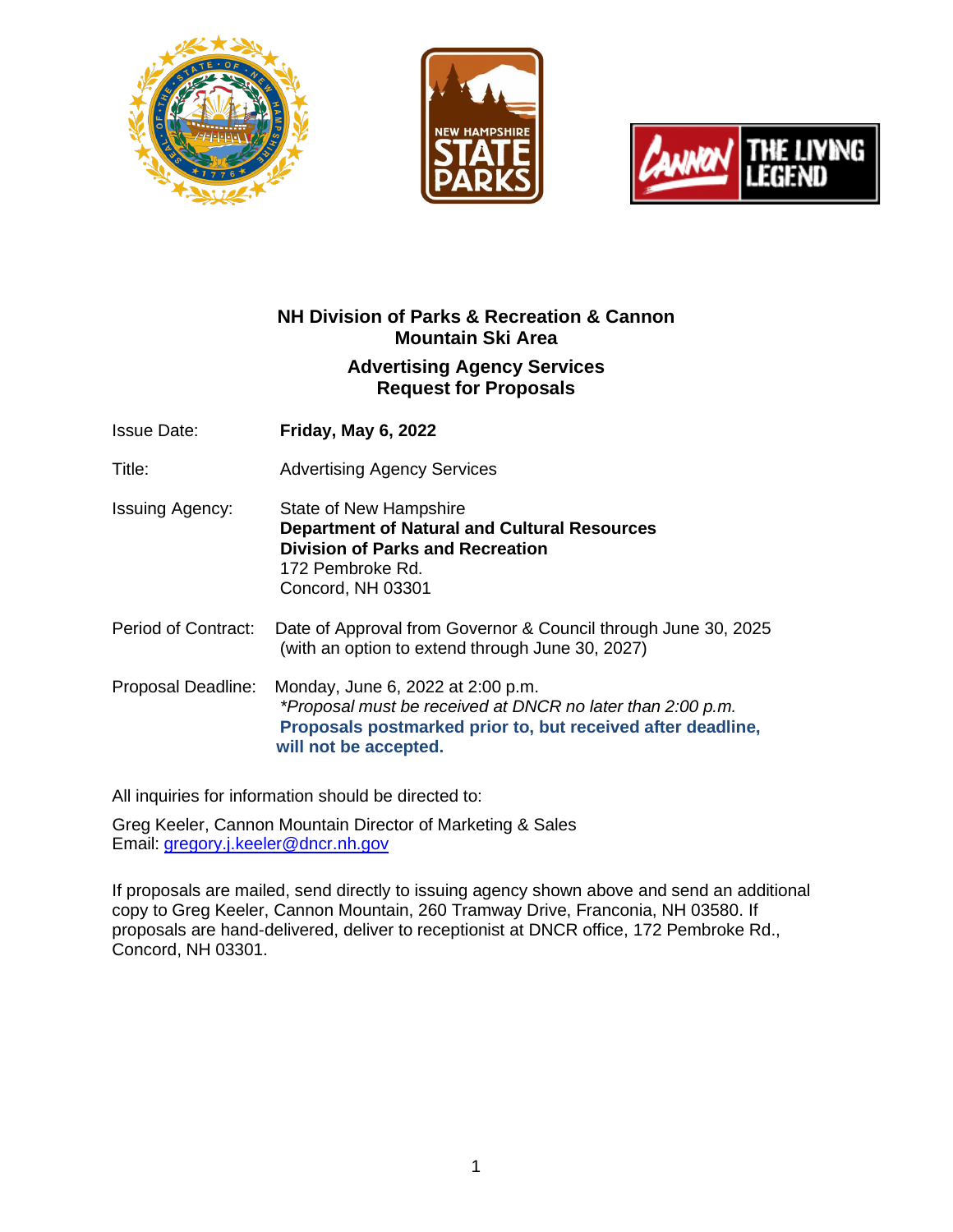





# **TABLE OF CONTENTS**

**PAGE**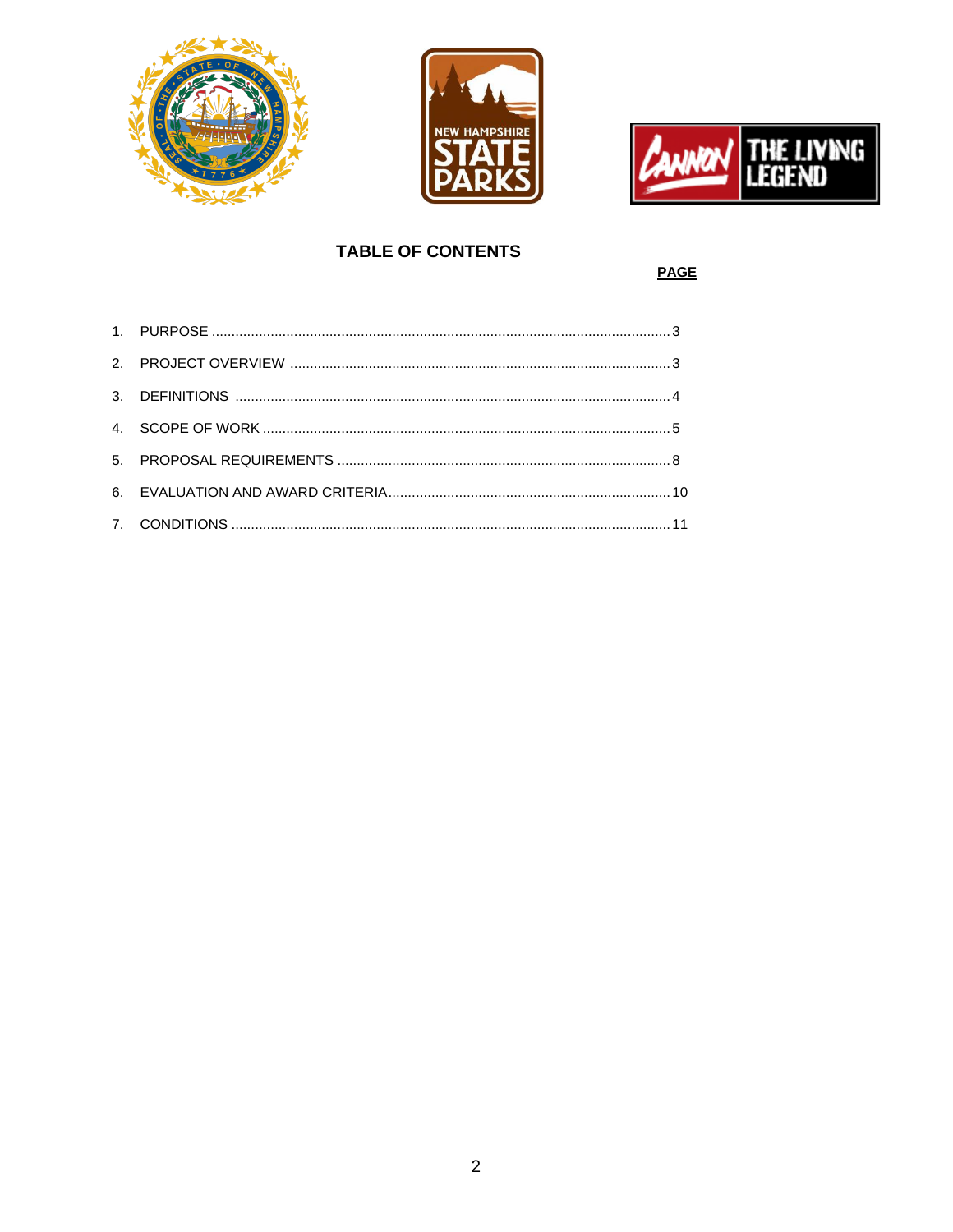





## **1. Purpose**

The purpose and intent of this Request for Proposals (RFP) is to enter into a contract for a period of three years (Upon Governor & Council Approval, July 1, 2022 - June 30, 2025) with an option to renew through June 30, 2027, upon agreement of both parties and the Governor and Executive Council.

## **2. Project Overview**

The NH Department of Natural & Cultural Resources, Division of Parks and Recreation, is soliciting proposals for marketing and merchandising services. Historically, the marketing services have been provided for NH State Parks under the Division of Travel and Tourism marketing contract for entire the State of NH and marketing services for Cannon Mountain Ski Area have been provided under a separate contract with an independent vendor. The selected vendor will have the responsibility providing marketing services covering the entire park system under strategies that create synergies across all venues while recognizing the scale and specific needs of marketing a ski area. A more detailed description including scope of work is provided in "Scope of Work and Contract Information.

The total budget for marketing services is \$480,500 and is divided between two accounts:

- Parks Account: \$200,000 per year for NH State Parks.
- Ski Account: \$280,500 per year for Cannon Mountain Ski Area.

Budgets will be primarily dedicated to marketing, marketing services, branding, promotions and merchandising for both NH State Parks and Cannon Mountain Ski Area. Any vendor/agency fees will also be included in the total budget for each. The budgets for NH State Parks and Cannon Mountain will each be managed independently from on another.

The Selected Vendor will provide strategic direction to ensure New Hampshire's brand is properly conveyed across all programs and channels, creating a strategic framework for contracted partners, including public relations and content development vendors. By law, promotion of state park facilities must be coordinated with the state's general tourism promotion efforts through the Division of Travel and Tourism Development.

The Selected Vendor will have demonstrated an ability to meet business goals, as well as a proven ability to create groundbreaking work.

The Selected Vendor must appreciate the opportunities and challenges related to working with highly visible government entities that are tasked with continually representing and improving New Hampshire's outdoor economic vitality.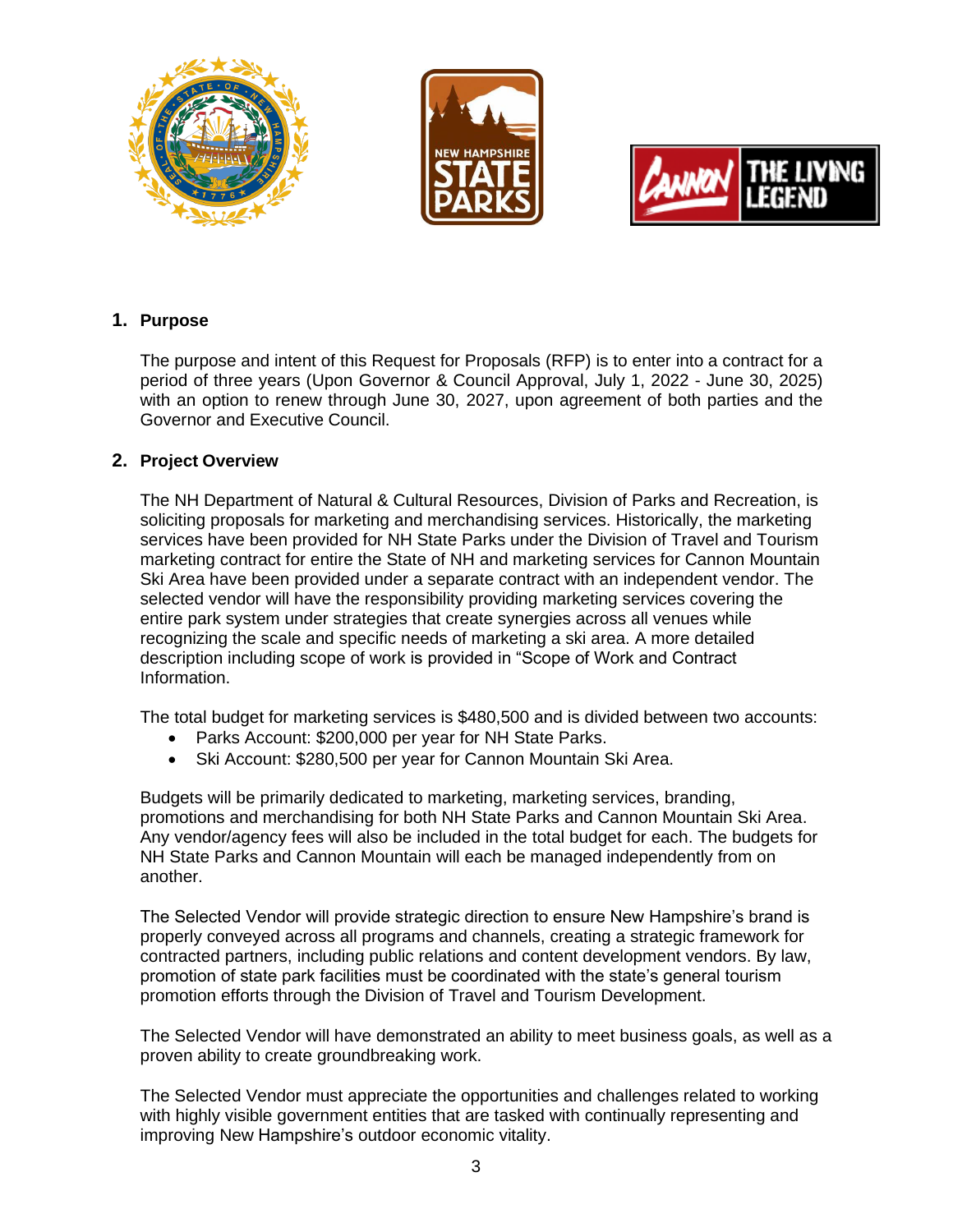





The Selected Vendor will engage in both strategic planning and day-to-day program execution.

**Vision:** The Division of Parks and Recreation preserves, protects, and stewards New Hampshire's natural, recreational, and historic sites. New Hampshire's state parks are valued and recognized as a critical contributor to New Hampshire's economy and unique quality of life. These diverse and special places of natural and cultural significance are premiere destinations for families and individuals of all ages and abilities, where exploration, adventure, learning, and fun create experiences and memories that last a lifetime.

The Division's management is innovative and dynamic, emphasizing outstanding customer service, meeting diverse needs, and developing strong partnerships with other public and private entities. The State Parks are valued and recognized as a critical contributor to New Hampshire's unique quality of life.

Cannon Mountain operates within the Division of Parks and Recreation as a four-season recreational destination offering full ski area services in winter and diverse outdoor experiences in spring, summer, and fall, including the operation of Cannon's Aerial Tramway. Cannon Mountain also manages Echo Lake Beach, the Cannon RV Park and serves as a popular hub for hiking within Franconia Notch State Park. Cannon Mountain is a vital economic driver for the Franconia Notch Region and plays an important role in the regional tourism industry.

NH State Parks, including Cannon Mountain, are self-funded. All operating funds are raised through fees and marketing for both has an important revenue generating component as well as a public service mission component.

# **3 Definitions**

- 3.1 "Selected Vendor" refers to the Offeror under this Request for Proposals (RFP) with which the Department of Natural and Cultural Resources negotiates a contract. The terms in this RFP referring to "Selected Vendor" represent contract terms that will be a part of the final contract.
- 3.2 "Offeror" refers to any individual, corporation, partnership or agency that responds in writing to this RFP.
- 3.3 "State" refers to the State of New Hampshire; "DNCR" refers to the Department of Natural and Cultural Resources.
- 3.4 The "Contract" is the resulting contract entered into between DNCR and the successful Offeror.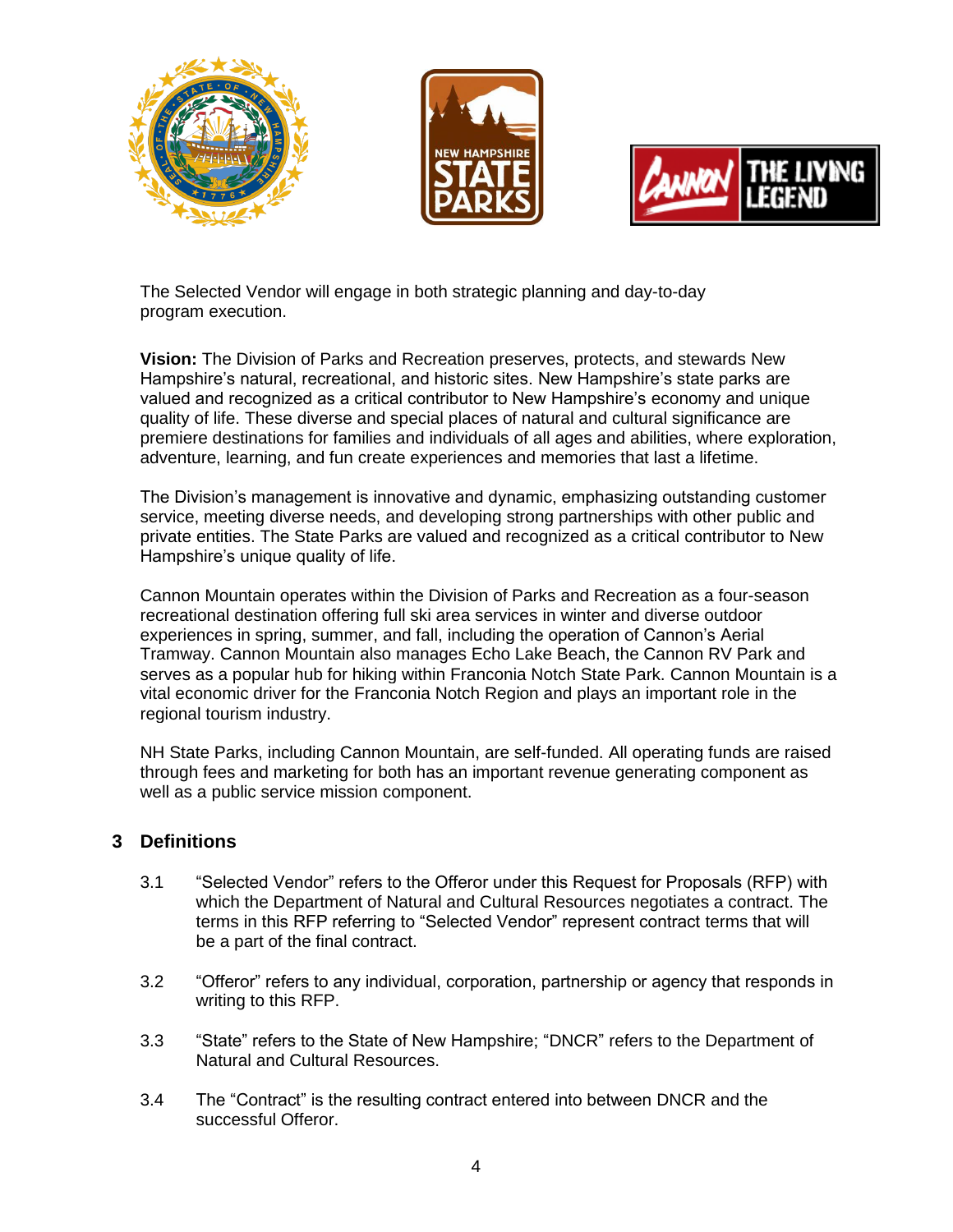





# **4 Scope of Work**

**Items listed in 4.1 – 4.6 represent work to be completed for both NH State Parks and Cannon Mountain. Items listed in 4.7 are specific to NH State Parks and are in addition to items 4.1 – 4.6. Items listed in 4.8 are specific to Cannon Mountain and are in addition to items 4.1 – 4.6.**

 The State of NH Department of Natural & Cultural Resources (DNCR), Division of Parks and Recreation is seeking proposals from qualified marketing and communications professionals specializing in parks and recreation, hospitality, and/or community-based promotion to promote NH State Parks as well as Cannon Mountain Ski Area's products and services. The Offeror should have a minimum of three years of experience in ski area marketing but have no current ski area client in the same market area as Cannon. Additionally, the Offeror should have demonstrated experience in tourism-based destination marketing.

The scope of work includes strategic planning, creative content, media planning and buying, search, digital. Cannon Mt Ski Area web hosting, web maintenance, and all production (NH State Park's Website is managed under a separate contract.) Deliverables will be provided exclusively for DNCR to promote the State Parks, including Cannon Mountain Ski Area, as an outdoor recreation destination, as well as promoting workforce recruitment/retention and visitor communication for New Hampshire State Parks and Cannon Mountain Ski Area.

## 4.1 **Administration/Management**

- 4.1.1 Dedicated daily account management team with in-depth attention to organizing, planning, supervising, and reviewing all projects and budgets.
- 4.1.2 Dedicated creative and production staff focused specifically on the accounts.
- 4.1.3 Participate in planning and budget review meetings to ensure direction and budget adherence.
- 4.1.4 Development of specific reports that may include Campaign Reports, Weekly Status, Budget Updates, etc.
- 4.1.5 The Selected Vendor must provide creative planning, media planning, media calendars, job estimates, monthly budget and reconciliation updates, detailed monthly billings, and reports quantifying the effectiveness of promotional programs.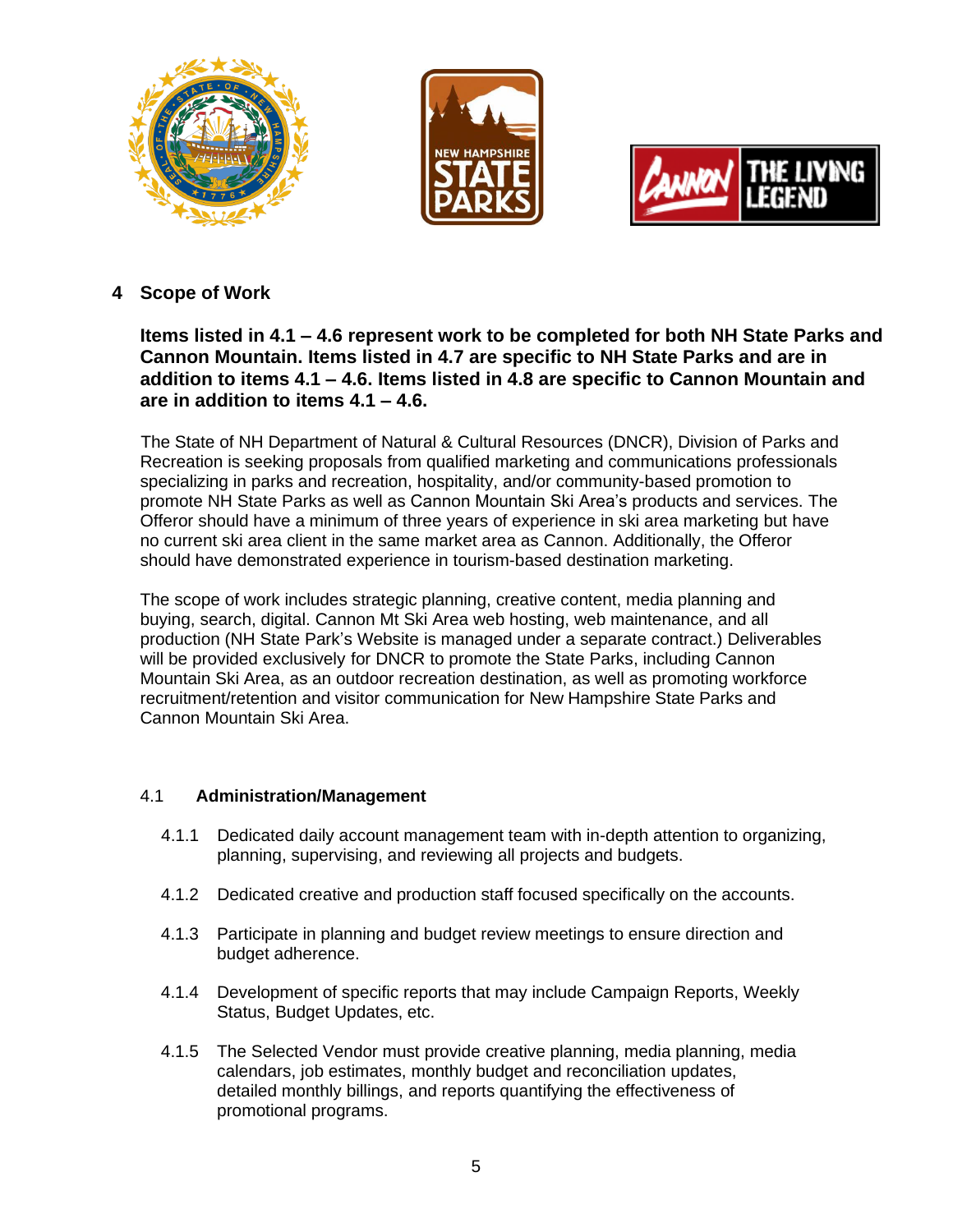





4.1.6 The Selected Vendor will solicit external partner and sponsor relationships to generate additional funding to leverage NH State Parks' and Cannon Mountain's marketing dollars and advertising/marketing efforts; The Contractor will continue to manage the Cannon Mountain Lodging Partner program as part of this effort.

## 4.2 **Strategic Planning**

- 4.2.1 Prepare strategic plans, conduct market research, facilitate strategic planning sessions, and engage in consumer studies.
- 4.2.2 Solicit input via strategic planning sessions with key stakeholders.
- 4.2.3 Determine and report Key Performance Indicators (KPIs).
- 4.2.4 Assist DNCR staff in sharing the plan, including presentations, participation in select meetings and hard copy materials.

## 4.3 **Creative Development, Marketing and PR**

- 4.3.1 Create and deliver brand via paid, owned, and earned channels. Creative must promote the NH State Parks and Cannon Mountain Ski Area attributes and workforce recruitment/retention.
- 4.3.2 The Selected Vendor must propose strategies to expand promotional efforts effectively in new markets and continue to develop traditional markets.
- 4.3.3 The Selected Vendor will provide public relations/publicity support in coordination with NH State Parks and Cannon Mountain.
- 4.3.4 The Selected Vendor may employ qualified sub-contractors as needed. Special emphasis will be given to New Hampshire businesses and businesses with tourism, recreation and ski area experience.

## 4.4 **Asset Management**

- 4.4.1 Manage and inventory photography/video assets; assets will be used in all creative execution, public relations, and overseas marketing.
- 4.4.2 Make recommendations for new photography/video assets to added, as needed and as budget allows; and oversee their creation/purchase.
- 4.4.3 Manage and make available all creative assets including logos, brand work and any other deliverables created on behalf of NH State Parks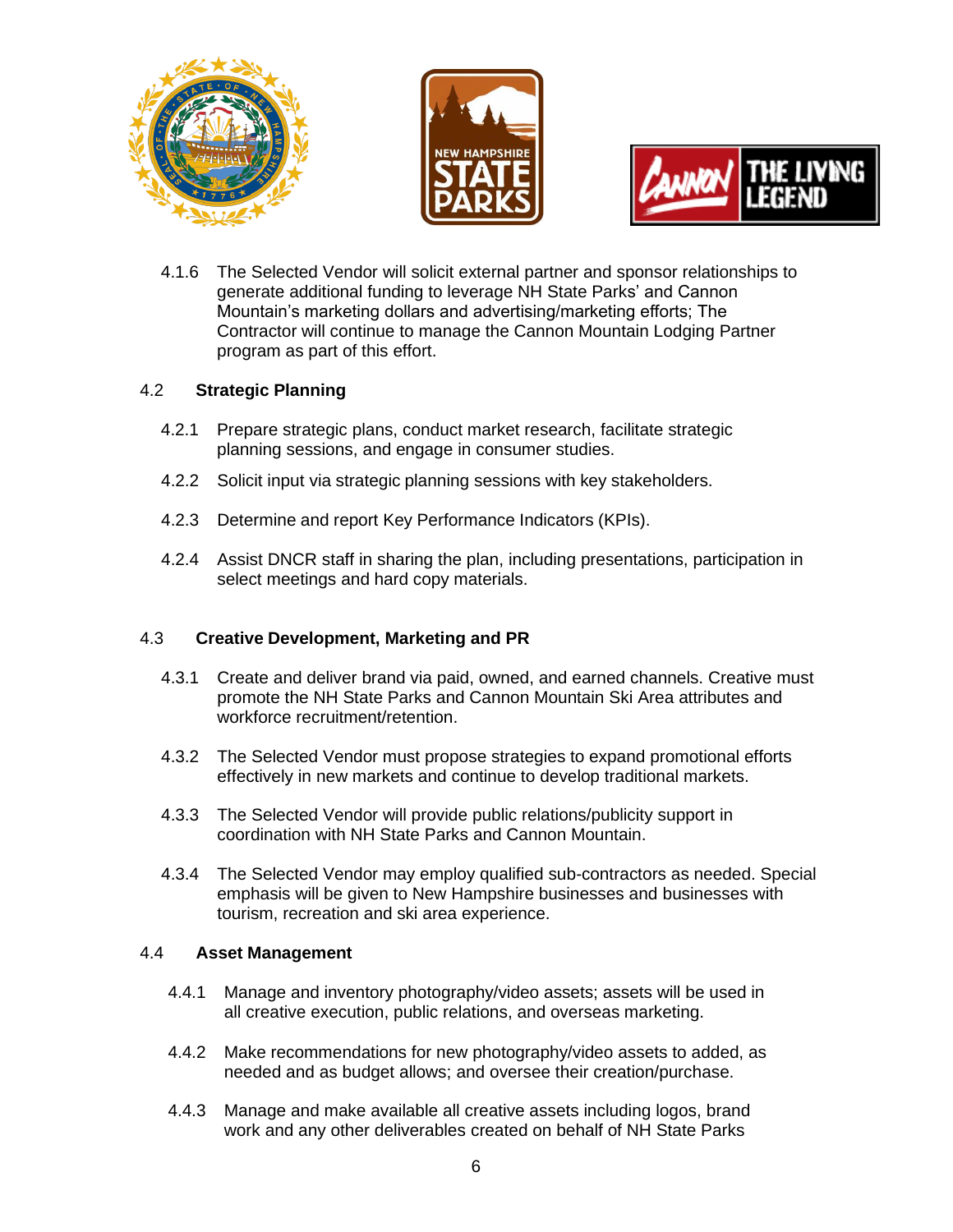





and Cannon Mountain.

4.4.4 The Selected Vendor will not provide printing services either directly or via sub-contract. The State's Bureau of Graphic Services will provide printing services through a competitive bid process. The Selected Vendor shall provide design and printing specifications and may represent the State for proofs with NH State Parks or Cannon Mountain approval.

## 4.5 **Media Planning and Buying**

- 4.5.1 Strategic planning of annual media calendar including paid and trade advertising.
- 4.5.2 Media buying, execution and reporting on results.
- 4.5.3 Coordinate cooperative marketing campaigns to support overall strategy.
- 4.5.4 Implement tracking mechanisms to measure KPIs.
- 4.5.5 Provide ongoing counsel relative to consumer media consumption habits.
- 4.5.6 Assist New Hampshire State Parks and Cannon Mountain Ski Area with planning, production and participation at select trade shows and events.
- 4.5.7 Develop marketing and sales materials, as well as destination training presentations.
- 4.5.8 Media costs are at net and need to be paid prior to requesting State reimbursement.

#### 4.6 **Digital Media**

4.6.1 Develop creative strategy across digital, social, and mobile channels.

## 4.7 **NH State Parks Specific Scope Items**

- 4.7.1 The Selected Vendor will develop and implement a strategic plan to promote and increase sales of its "NH Park's Plate" license plate program.
- 4.7.2 The Selected Vendor will provide expertise in outdoor recreation consumer marketing, as well as and international markets, to enhance and expand current target markets.
- 4.7.3 The Selected Vendor will participate in industry events (when requested) such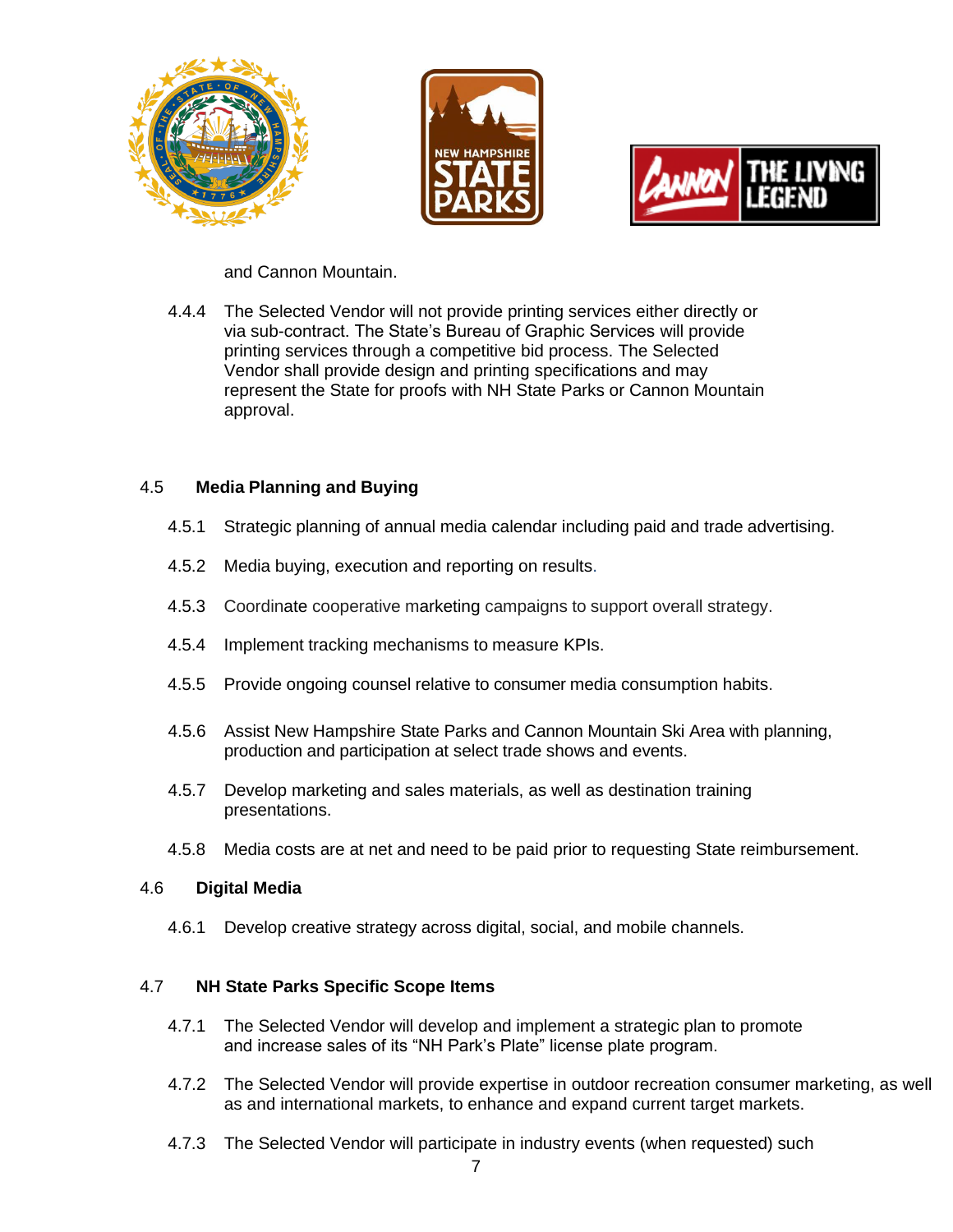





as Camping and outdoor recreation shows and other industry-related trade shows.

# 4.8 **Cannon Mountain Specific Scope Items**

- 4.8.1 The Selected Vendor will provide expertise in the snowsports/ski school trade and consumer marketing, as well as domestic and international markets, to enhance and expand current target markets. Cannon Mountain wants to work on increasing its family and first-time skiers and riders market share.
- 4.8.2 The Selected Vendor will participate in industry events (when requested) such as Ski NH Media Events, Boston Snowsports Expo and other industry-related trade shows. The contractor will be responsible for managing all aspects and execution of the Boston Snowsports Expo/Snowbound Festival as well as any other similar trade shows/industry events. The Contractor may subscribe to industry organizations to be able to compare Cannon with other areas in New Hampshire, the Northeast and across the country.
- 4.8.3 The Contractor must develop a strategy to position Cannon Mountain uniquely apart from other ski areas/attractions in order to protect and increase its market share.
- 4.8.4 Cost of placement of media will be net to Cannon Mountain and it is expected that the Contractor will negotiate added value. Lift tickets may be used as part of negotiation, upon approval by the Cannon Mountain marketing representative.
- 4.8.5 Manage and update the existing websites, connecting users to the brand and advertising campaigns.
	- 4.8.5.1 *Websites include: [www.cannonmt.com](http://www.cannonmt.com/) & whitemountainsuperpass.com*
	- 4.8.5.2 Implement and maximize content management solutions across Cannon's portfolio of websites, mobile and social media channels.

# **5 Proposal Requirements**

## 5.1 **Technical Proposal**

.

- 5.1.1 Complete "Contractor Data Sheet" (Attachment A).
- 5.1.2 A written one-page introductory statement including:
	- Experience in providing services as described in Section 4.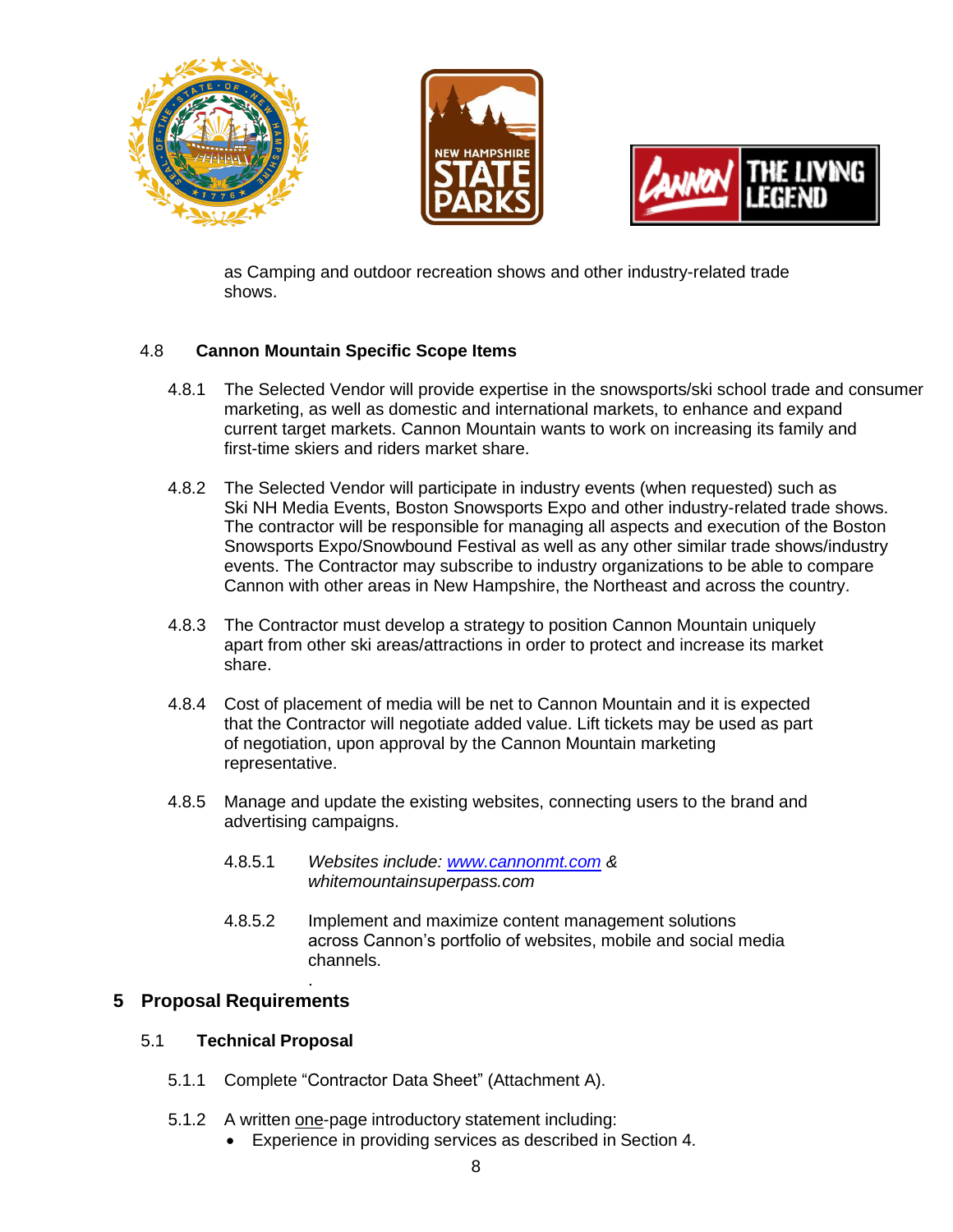





- Expertise of participating personnel including, but not limited to, those identified in Attachment A.
- Describe the Offeror's ability to absorb the proposed Contract into its current volume of work.
- 5.1.3 Demonstrate the Offeror's financial capability to provide the work described in Section 4: Scope of Work. Audited financial statements, or satisfactory alternate proof of financial stability will be required prior to award of contract.
	- 5.1.3.1 An Offeror, if requested, must be prepared to present evidence of financial standing necessary to satisfactorily meet the requirements set forth in the proposal.
- 5.1.4 Provide resumes/portfolios of individuals or subcontractors performing major duties and functions under the proposed contract; include role, responsibility, and qualifications.
- 5.1.5 Provide at least four recent client references, of which at least two (2) shall be tourism related. Include contract/service dates and contact information.
- 5.1.6 Describe approach to accomplishing Section 4: Scope of Work including Strategy, Tactics, and Budget.
- 5.1.7 A written description of research capabilities and proposed tracking system to measure effectiveness of proposed programs.
- 5.1.8 Explain previous contracted services provided to State.

PLEASE NOTE: Creative executions are not required within the written proposal. Finalists selected for oral presentations may be asked to present creative ideas at that time.

## 5.2 **Cost Proposal**

- 5.2.1 Offerors are required to complete Attachment B: Proposed Costs and/or Fees.
	- 5.2.1.1 As a high-profile account, NH Parks is committed to maximizing the effectiveness and efficiency of its advertising investment.

#### 5.3 **Proposal Submission**

5.3.1 In order to be considered for selection, Offeror must submit a complete written response to this RFP. One (1) original and six (6) copies of each proposal, plus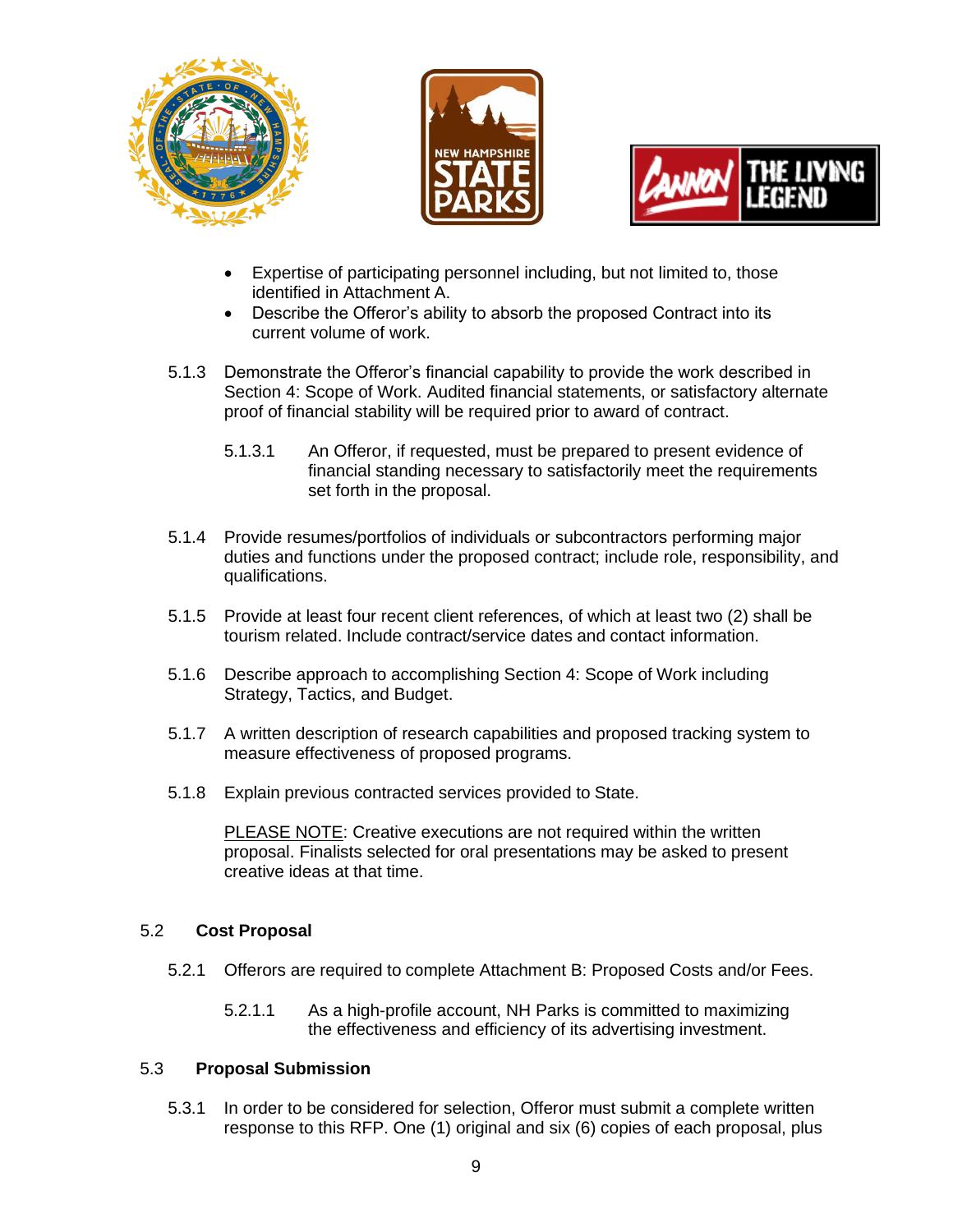





an electronic version must be submitted to BEA. No other distribution of the written proposal shall be made by the Offeror. Offerors may be required to make creative presentations, if requested.

- 5.3.2 All information requested must be submitted. Failure to submit this information at time of bid will render the proposal non-compliant and will result in a disqualification.
- 5.3.3 Each copy of the proposal must be in a single volume. Proposals must be prepared simply and economically, providing a straightforward, concise description of capabilities to satisfy the requirements of the RFP. Emphasis should be on completeness and clarity of content. The State is not responsible for the cost of proposals.
- 5.3.4 The original copy must remain at NH DNCR, available for public inspection/disclosure, subsequent to awarding of the contract. Information considered confidential or proprietary may be marked as such by the submitting party. However, such determinations are not conclusive on NH DNCR and NH DNCR shall be subject to the provisions and requirements of RSA chapter 91-A (the New Hampshire right-to- know law) when determining what documents are subject to public inspection/disclosure pursuant to a right-to-know request.

## 5.4 **Finalist Oral Presentations**

Offerors who submit a written proposal in response to this RFP may be selected to give a creative presentation. NH State Parks will schedule the time and location of these presentations.

## **6 Evaluation and Award Criteria**

- 6.1 All proposals will be evaluated for responsiveness to the RFP by a Selection Committee made up of representatives of NH State Parks and Cannon Mt. Ski Area.
- 6.2 All written proposals will be evaluated and scored on the basis of the following criteria (Attachment D), which will be accorded the relative weight indicated in parentheses:
	- Experience and Qualifications (30%)
	- Strategy, Tactics, Budget (50%)
	- Agency Fee Cost Proposal (20%)
	- **Grand Total (100%)**
	- 6.3 Offeror(s) deemed to be best qualified among the written proposals will be identified on the basis of evaluation factors stated in Section 6.2.
	- 6.4 Identified Offeror(s) will be selected to provide a creative presentation to further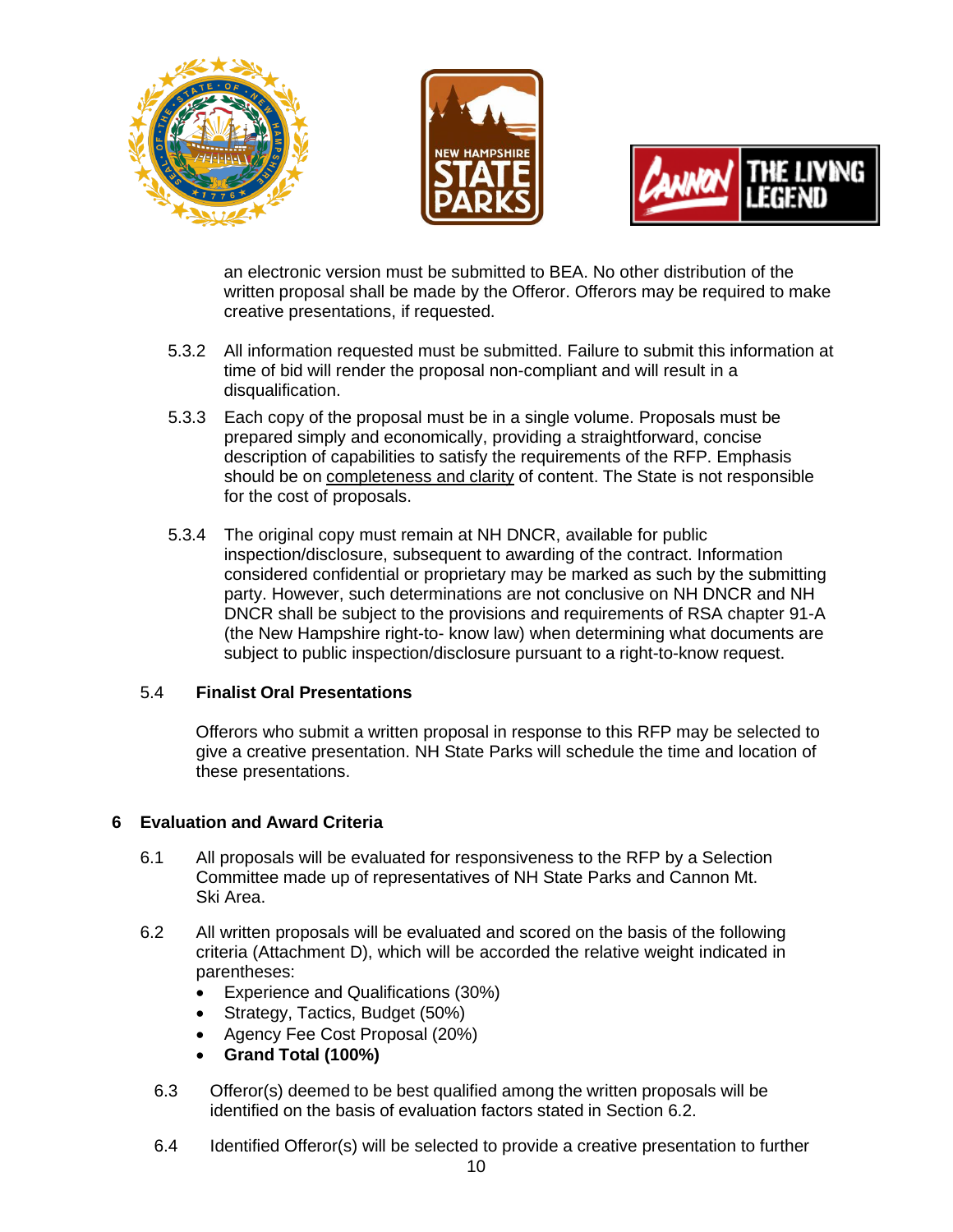





evaluate Offeror's capabilities. These presentations will be graded on a 50-point scale, outlined in the Proposal Score Sheet (Attachment D). NH State Parks will notify finalistsat least 10 days prior to creative presentation to schedule times and determine location.

- 6.5 The Selected Contractor will be notified in writing. NH State Parks and the Selected Contractor shall negotiate a contract containing the terms in the RFP/proposal. If NH State Parks is unable to negotiate a satisfactory contract with the first Selected Contractor, NH State Parks may undertake negotiations with the next recommended Offeror.
- 6.6 The proposed Contract must be approved by the Governor and Executive Council. This process takes approximately four to six weeks after the execution of Contract. The Contract approved by the Governor and Executive Council will be effective July 1, 2022.

## 6.7 **Proposed Timetable**

Request for Proposals Issued Friday, May 6, 2022 Deadline for Questions Monday, May 16, 2022 Responses to Questions Friday, May 23, 2022 **Written Proposal Deadline Monday, June 6, 2022** Invitations to Present **Friday**, June 10, 2022 Oral Presentations **Friday**, June 17, 2022 Award Announcement Tuesday, June 21, 2022 Contractual Process June 2022 Governor & Council Approval Process<br>Contract Effective Contract Contract Contract Contract Contract Contract Contract Contract Contract Contract C

Upon Governor & Council Approval 2022

# **7 Conditions**

All Offerors must be willing to adhere to the following conditions and must positively state so in the proposal.

- 7.1 Ownership of Subsequent Products: Any product, whether acceptable or unacceptable, developed under a contract awarded as a result of this RFP is to bethe sole property of the State of New Hampshire unless stated otherwise in the contract.
- 7.2 Conformance With Statutes: Any contract awarded as a result of this RFP must be in full conformance with statutory requirements of the State of New Hampshire.
- 7.3 Amending or Canceling: The State reserves the right to amend or cancel this RFP, prior to the due date if it is in the best interest of the State, or to correct inaccuracies resulting from clerical errors.
- 7.4 Rejection for Misrepresentation: The State reserves the right to reject the proposal of any vendor for misrepresentation.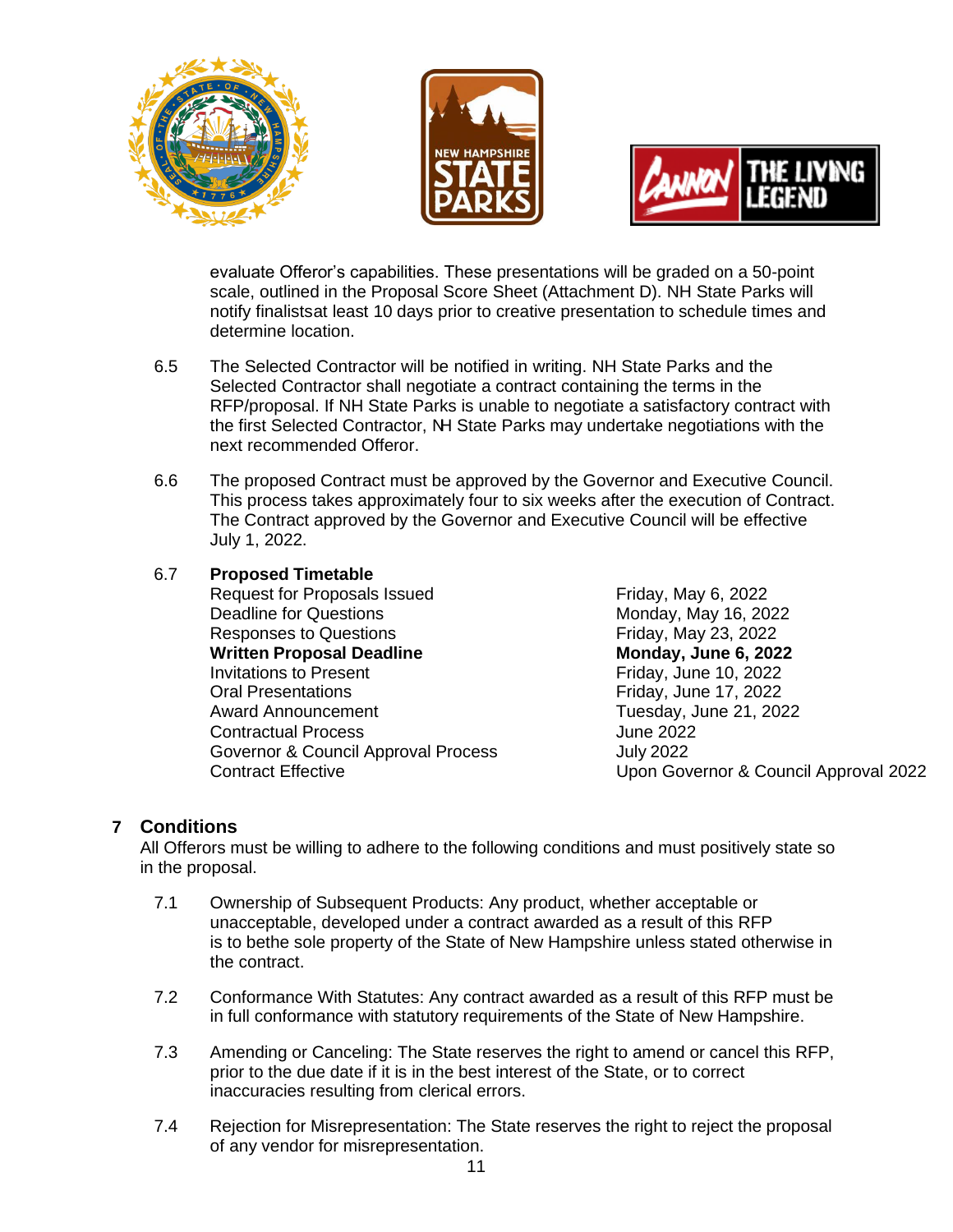





- 7.5 Contract Format: The successful contractor will be required to sign or provide the following documentation:
	- Service Contract Form Form P-37 (Attachment E)
	- Certificate of Authority. This document is required of the Contractor to certify by vote of the corporation's board that the person who signs the contract has been authorized to do so. The Contractor is required to provide this document on corporate letterhead, signed by the Chairman of the Board or similarly authorized person.
	- Certificate of Good Standing document is required for all contracts exceeding (30) days. They are issued by the New Hampshire Secretary of State's office certifying that the corporation, partnership, or trade name has been registered to do business in New Hampshire. Certificates of Good Standing shall be current and are renewable annually by April 1<sup>st</sup>.
	- Comprehensive general liability insurance against all claims of bodily injury, death, or property damage in amounts not less than \$1,000,000 per occurrence and \$2,000,000 aggregate, and special cause of loss coverage form covering all property in an amount not less than 80% of the whole replacement value of the property (Section 14 Insurance of the State Service Contract Form P-37 (Attachment E)).
- 7.6 Speaking on behalf of the State of New Hampshire/ NH State Parks: Contractor is not authorized to represent the State's position to the public or media and must be authorized to provide information by NH State Parks & Cannon Mt. Ski Area.
- 7.7 The Contractor may "subcontract" services. Proposals that include subcontracting services must include information identifying the subcontractor(s) and demonstrate the subcontractor(s)' qualifications to perform the services, and a letter from the proposed subcontractor(s) stating their intent to subcontract on this project. The prime contractor will be responsible for all services provided by, and obligations of its subcontractor(s). All communications, departmental direction, invoices and payments will be processed through the prime contractor. All data generated as a result of this contract is the exclusive property of NH State Parks.
- 7.8 Contractor is to provide NH State Parks with ninety (90) days written notice of any proposed changes to sub-contractor.
- 7.9 The resulting Contract may be modified only by written amendment, which has been executed and approved by the appropriate parties from the State and Contractor.
- 7.10 The State may terminate the Contract without cause by giving the Contractor sixty (60) days written notice before the effective termination date.
- 7.11 If for any reason, the Contractor fails to make a delivery date, the Contractor shall be assessed Liquidated Damages of \$1,000.00 per week, or portion thereof,